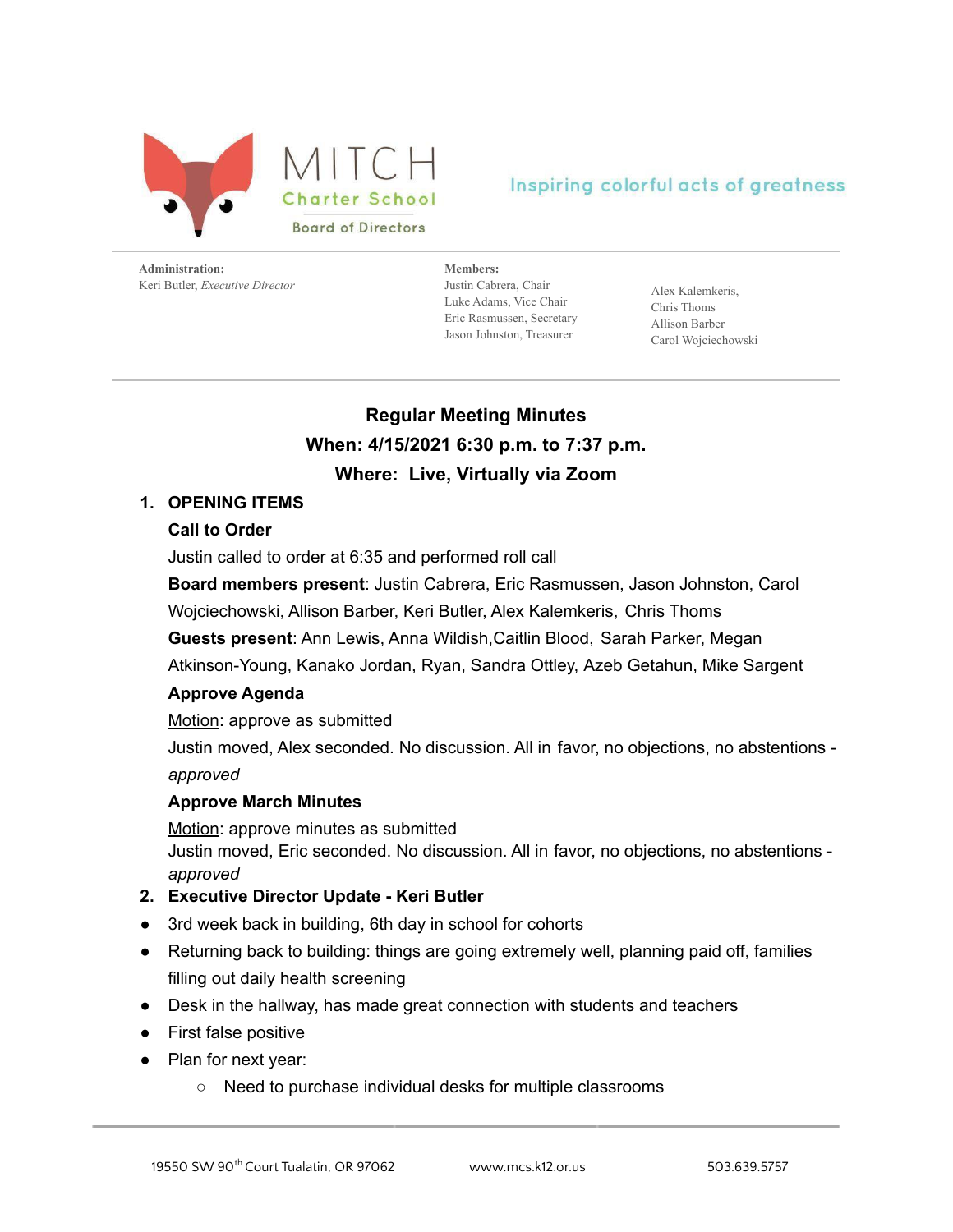- Cleaning costs will double again, 4x what we budgeted pre-covid
- Possibly re-working salaries in budget
- $\circ$  Ashley and keri will work with jason to put together a draft budget to present to board soon
- Free PD for organization to help with lead by learning
- Taking a class at Harvard : navigating complexity, a leadership program for principals
- OR house bill 2954 passed, now goes to state Senate committee to be approved: allows public charter schools to select students through a weighted lottery to support previously underserved students
- 3rd grade ELA testing, 4th math test, 5th science test
- Summer school budget of \$20,000 4 week academic support summer school, no cost to families, invitation basis using same process of selecting students as LIPI
- Mrs. Hill started staff wellness competition today, individual health and fitness goals and also team walking competition to help keep teachers strong and take care of themselves
- In contact with CFO of TTSD about reimbursement process

## **3. PSO Update - Sarah Parker**

- May 3rd-8th teacher appreciation week
- Scholastic Book Fair possibility of outside pop up like Usbourne and virtual option
- End of the year parade in planning
- Looking for a treasurer for next year
- Future kinder parents have already signed up to be a part of leadership team next year
- Funding a mural by local artist for the large white wall when first entering the building, to help make building look more friendly, positive, and welcoming

## **4. Approve Financials - Jason Johnston**

Motion: approve financials as submitted Jason moved, Justin seconded. No discussion. All in favor, no objections, abstentions - Carol - *approved*

## **5. Equity Update - Caitlin Blood**

- Street Data Book Talk: 2 visions of educational evaluation
	- Quantitative: centers testing and achievement data (reproduce)
	- Qualitative: centers data based in human experience & student voice (transform) - more humanizing data, is student empowered, is there culture of belonging